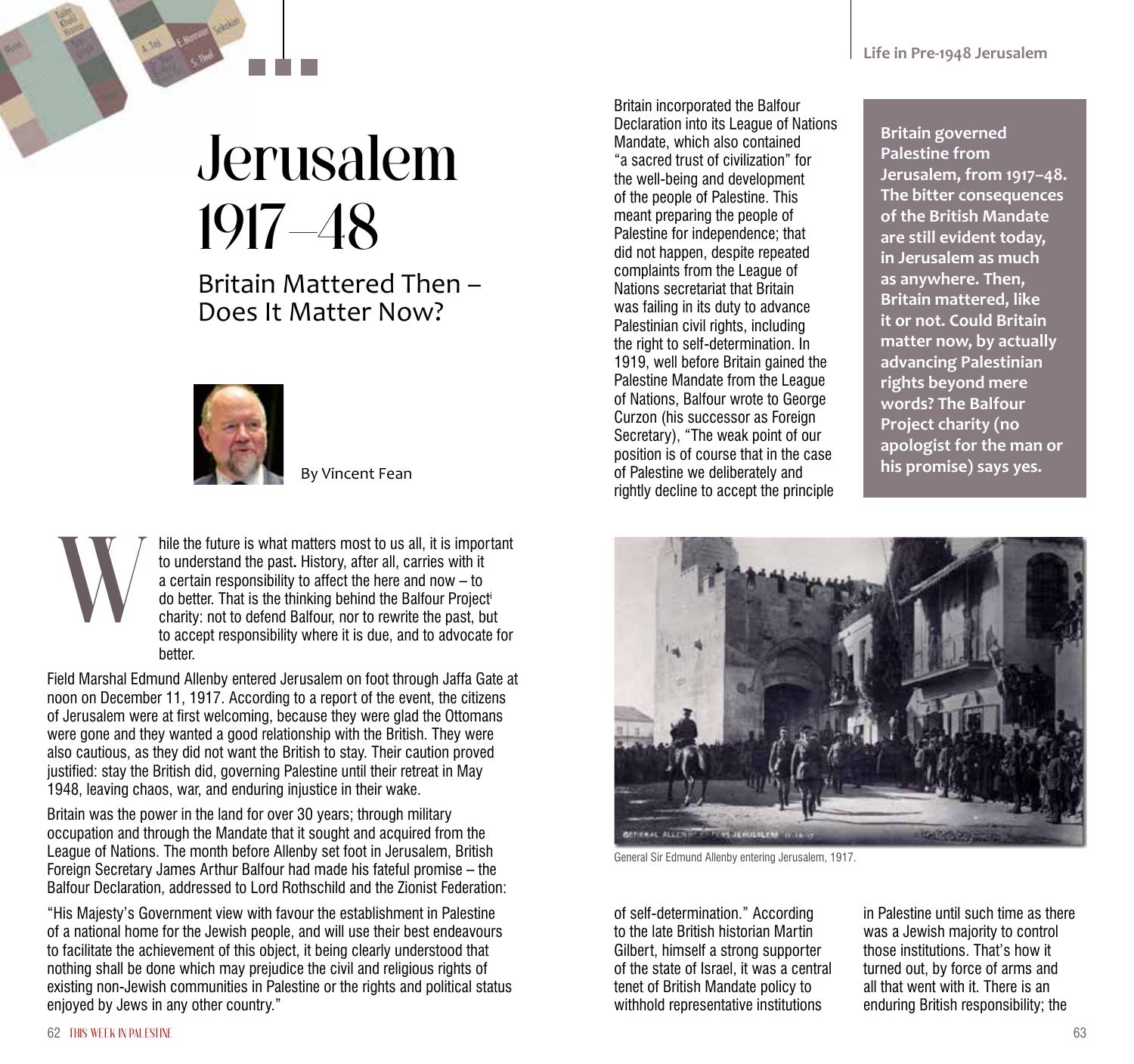

Balfour Project charity<sup>ii</sup> believes that to be true and seeks to persuade others of that truth. The aim is not simply to look back, but to learn the lessons of the past as we look forward.

May I commend to you an excellent 20-minute film: *Britain in Palestine, 1917–48*. It is available on our website and tells a sad story very well.<sup>iii</sup> Britain made contradictory promises which were mutually incompatible; allowed the development of Jewish parastatal institutions; suppressed the Arab Revolt of 1936–39 with great brutality and – during and after World War II – tried vainly to curb Jewish immigration. Britain found itself the target of Zionist militants whom it called terrorists - Begin. Shamir, etc. The biggest blow came in Jerusalem, with the bombing of the King David Hotel by the Irgun in July 1946. The hotel was the British administrative headquarters for Mandatory Palestine. Ninetyone people were killed, and 46 injured. Among the dead were 41 Palestinians, 28 British nationals, and 17 Jews. The cumulative effect of repeated attacks was to sap the will of the British Government to stay in Palestine. So they pulled out, amid chaos and war. A.J. Sherman's book *Mandate Days: British Lives in* 

The aftermath of the bombing of the King David Hotel, 1946.

> A wounded soldier is carried out from the ruins of the King David Hotel, Jerusalem, on a stretcher, after being auled out from unde the wreckage.



*Palestine, 1918–48* tells the story, including extracts from the diaries of Sir Henry Gurney, the senior British civil servant as Chief Secretary to Palestine from 1946–48. Of Britain's inconsistent policy towards Palestine he wrote, in March 1948, "In fact, the last 30 years in this country have seen nothing but fluctuations of policy, hesitations, or no policy at all."

That was then. What about now? Where once Britain exercised power, for good or ill, now it can exercise influence to advance Palestinian rights – but only if it so chooses.

The British Government recognized the state of Israel in 1950. Seventy-two years later, it has yet to recognize the state of Palestine alongside Israel, on pre-June 1967 borders. The Balfour Project advocates immediate

British Government recognition of Palestine – less to prejudge the outcome on the ground, but more to demonstrate parity of esteem for the Palestinian people, and to put the principle of upholding the rule of law at the heart of British policy. By the rule of law in this context I mean International Humanitarian and Human Rights Law, in particular the Geneva Conventions and the series of UN Security Council Resolutions beginning with UNSCR 242 and culminating in UNSCR 2334. Britain wrote 242, and contributed and signed up to the rest.

The Palestinian people have the right to self-determination, including the option of statehood. British Government recognition of Palestine is far more than a symbolic act. Recognition has profound political, legal, and psychological effects. For example: the German Government sought to persuade the International Criminal Court that the ICC had no locus to investigate alleged war crimes in Palestine and Israel. The

Balfour Project conference flyer.

basis of Germany's argument was that Israel is not party to the Statute of the ICC – and that Palestine is not a state, and therefore cannot bring a case before the ICC. Happily, Germany's argument was rejected. While German Government recognition of Palestine is unlikely any time soon, each of the three main British opposition parties – Labour, Scottish Nationalists, and Liberal Democrats – publicly support immediate recognition of the State of Palestine. Taking this step would alter the dynamics of Britain's relations with both Israel and Palestine. It is the right thing for Britain to do – and even post-Brexit, other European states would follow that lead.

In 2020 the Balfour Project held an online conference on Jerusalem.iv On this occasion, we asked the British Government to: reaffirm publicly East Jerusalem's status under international law as occupied Palestinian territory and oppose current systematic efforts to